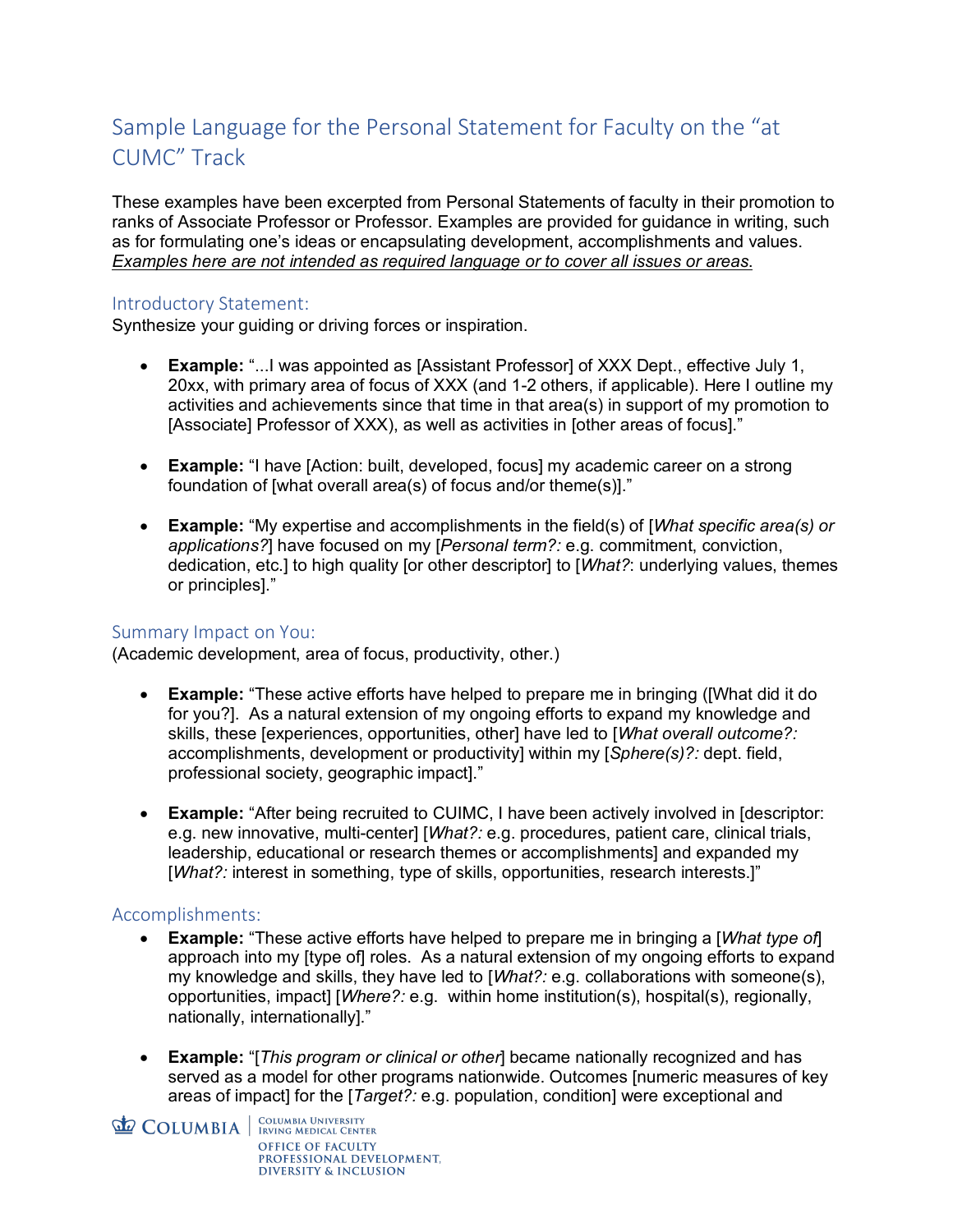sustained over the past x years (see publications #4 and #8). Last year, I secured funding from [Source] to expand this program throughout the [*Geographic or topical range?:* e.g. clinical network, dept., professional society, community]. This program has become the model program for [*Theme*?], both locally and nationally (see [publications #3-5)."

- **Example:** "These active efforts have helped to prepare me in bringing a scholarly approach into my leadership roles. As a natural extension of my ongoing efforts to expand my knowledge and skills, they have led to strong collaborations with colleagues within [*Domain(s)?:* dept., theme, area, institutions, hospital, local, regional and/or national domains]."
- **Example:** "I am committed to developing my [skills: e.g. leadership, analytic, procedural, community, organizational] [*What?:* e.g. impact, opportunities]. I was recently appointed as the [*What?:* e.g. title in dept., clinical or professional realm]. In this role, I have actively [Done what?: e.g. established QA or QI program, clinical or educational service, research tactic] for [*With or for whom?:* e.g. students, trainees, colleagues, collaborators, other professional areas] by [*What did you change?:* e.g. initiate, develop, accomplish]. Success in this role resulted in my [*Metric of your impact?:* e.g. promotion to another title, extension of area, role, academic unit]."

### Impact:

Describe scholarly aspects of your research, education, patient care or service activities within your communities of practice and/or with like-minded scholars at department, medical school, hospital, national and/or international levels.

- **Example:** "In 2017, I was invited to be one of [*X#*] of [*What?:* national, expert, faculty] to assist and advise [*Group?:* e.g. academic or hospital unit, professional society, review committee, community board] on [*Area(s):* e.g. guidelines on clinical practice, areas of educational or scientific interest]. Examples of my responsibilities included reviewing the [*What?:* e.g. area, existing guidelines, staff, goals, themes]. The [Sponsor or leadership] wanted to [*Overall goal?:* e.g. establish, define, enhance, build expertise, develop new programs]."
- **Example:** I have developed collaborations across [What?: Local institution, region, national and/or international] to improve the treatment of [a medical issue] in the future. Through these collaborations, I have [*What?:* impacted practice, research, teaching administrative, perspectives].
- **Example:** "Through my [*Leadership, partnership, and/or collaboration*], we have developed [*What?:* better, larger, more effective, safer, etc. ] means to [*What impact*?]."

# Advanced Training:

• **Example:** "During my [*Academic title and year*] I obtained my [*What?:* e.g. degree, certificate, in what field and institution]. [*Why did you seek that?* W*hat and how did it allow you to do or develop?*]."

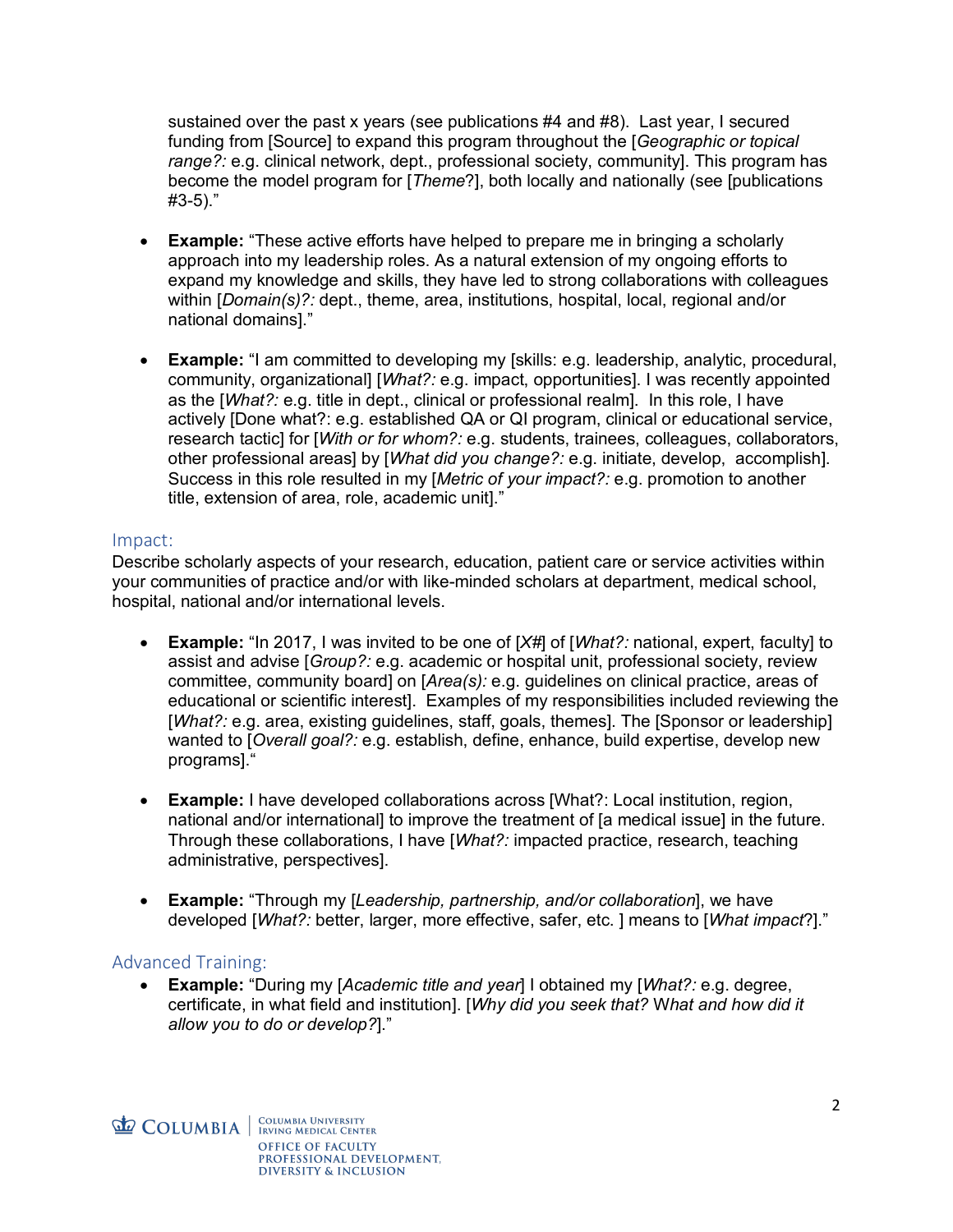## Formative Experiences:

• **Example:** "I was fortunate to learn from and work with [*Who or what*?: group or type of community] with [*What?*: ideas, passions, background, other] through the [Hosting institution or society] in the [*Formal title or theme*] Program."

# Leadership Roles:

What role(s), what duties, what metric(s) of success?

• **Example:** "After completing the [*Advanced training in X dates by year*(s)], I felt wellprepared to take on other leadership roles. I became the [*Title and year*: internal and/or external to your academic area]. In this role, I have assisted in [*What you have accomplished?*: e.g. develop skills, perform strategic planning, other].

## Change of Direction, Focus or Level:

Note: be positive!

- **Example:** "Through the years my administrative skills have flourished alongside my academic skills. Four years ago, I was offered the position of [*What?:* title and program]. I accepted this position since it afforded me the opportunity to [*What you wanted to accomplish?*: e.g. create, develop, change direction, other]. The opportunity to impact [What? e.g. clinical care, outcomes, trainee outcomes or experience, biomedical research topic of focus] reflects my [*What?:* e.g. specific interests, ambition to contribute something, responsibility for something].
- **Example:** "These active efforts have helped to prepare me in bringing a [*Type?*] of approach into my [*Type?*] of roles. As a natural extension of my ongoing efforts to expand my knowledge and skills, they have led to [*What?*: e.g. collaborations with someone(s), opportunities, impact] [*Where?*: e.g. within home institution(s), regionally, nationally, internationally].
- **Example:** "For [X] years I had worked with [mentor] in Y field. In [year], I transitioned to focus on my [new area of focus] and joined the [internal program or group] that [does what?]. I lead the section on [specific diagnostic or therapeutic area]. [*Why?:* e.g. new opportunities, available therapies, research, other.] To date, we have treated [*How many?*] patients…."
- **Example:** "In 2009, because of [*Funding*: e.g. grant or other funds] from [*Cite source*], I was able step down from my position as [*Title and program*] to increase my efforts to focus on [new topic]."
- **Example:** "While not having taken a direct academic path to my current position, I have consistently fostered rigorous academic standards and output for myself, my colleagues and trainees, and have integrated [*What?*] themes into my research."

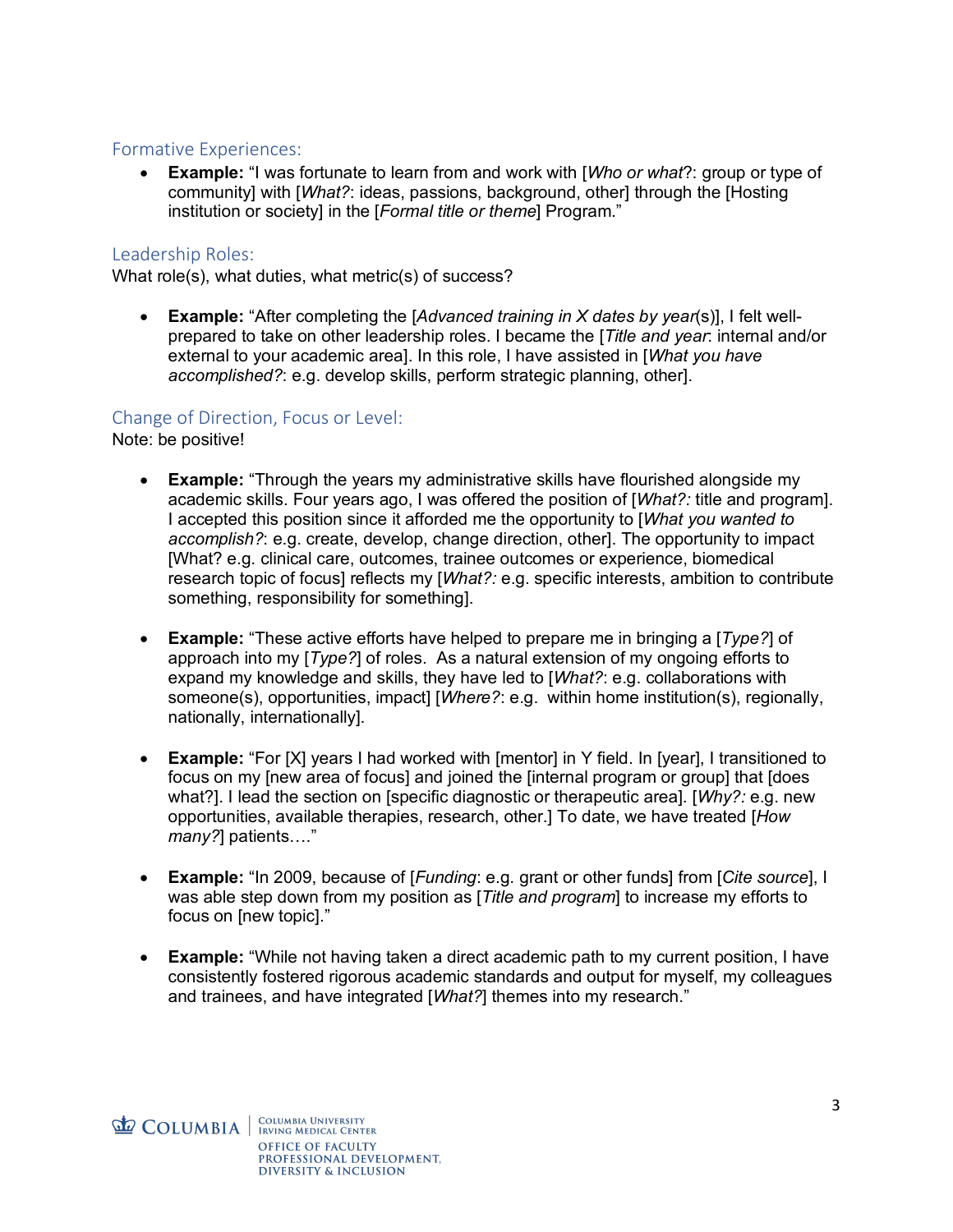# Specific Area(s) of Focus:

### Educational Pedagogy

- **Example:** My major educational focus has been to [*What*?: concepts and themes?] [where? e.g. locally, other institutional groups, nationally]. I have focused on [*What?:* e.g. concepts, metrics]: to [What?: accomplish for your trainees] to enable them to [learn or do what?]. My goal(s) or accomplishment(s) as led to [*Other?:* e.g. adoption, mandatory use, scalability, sustainability, expansion]."
- **Example:** "I have been able to create a [type of] curriculum and practice that [unique general attributes: e.g. evolves with new uses or technologies, adaptive, creative, unique in other ways]. One my early applications in education have been to use the [*Name(s) model(s)*]. As I gained [progress: e.g. expertise, I have been able to also [expansion; e.g. promote the same methods [*Where?:* e.g. CUIMC, other institution(s)] and at the [Where?: local, regional, and/or national] level. As I approach programmatic change, I have tried to be [*Approach* to themes, issues, challenges] by using [what principles or approaches].
- **Example:** "... With Dr. XX, [title], I designed and serve as the Co-director of the [program for the 4-week [training or teaching] Module. I participated in the [name] Task Force, core group of medical, radiology and pathology faculty to provide comprehensive instruction on ... This program serves as a valuable tool for preparing residents towards a career in [something]…"

# Allied Healthcare/Public Health Interventions:

- **Example:** "... I continue to develop my practice in [area or field] by collaborating with faculty in [name other fields] to integrate X, Y, Z approaches to increase clinical impact [*What?*: volume, approach, safety, efficiency, etc.] . To provide the latest treatment to patients with [area, disease or other]disease, I attended a course that has certified me to incorporate [coursework]. Evolution of my clinical expertise in [something(s) specific] has blended well with my recent academic activity including publications, Editorial membership, and membership to The American Society of [professional group] as outlined below…"
- **Example:** "I am board-certified in [*field*], trained at [institution(s). As an attending physician in [*Division or department*?] at NYP Hospital, I serve as the in-patient service attending for [X#] weeks per year, plus clinic at X days per week], including overseeing and mentoring the [*What division or service*?] residents or fellows.

### Investigation:

• **Example:** "My research focuses on [*What issue or problem?:* disease, population, technology development, etc.], specifically towards understanding and maximizing [what primary theme(s)]. Our team utilizes approaches that [*briefly summarize*]. A unique focus of my work on [*target focus, collaborators*] is [*What?*: e.g. broad understanding, intervening, developing] in the [area]. To date, our research has resulted in [*What?:* e.g. milestones, metrics of accomplishment]."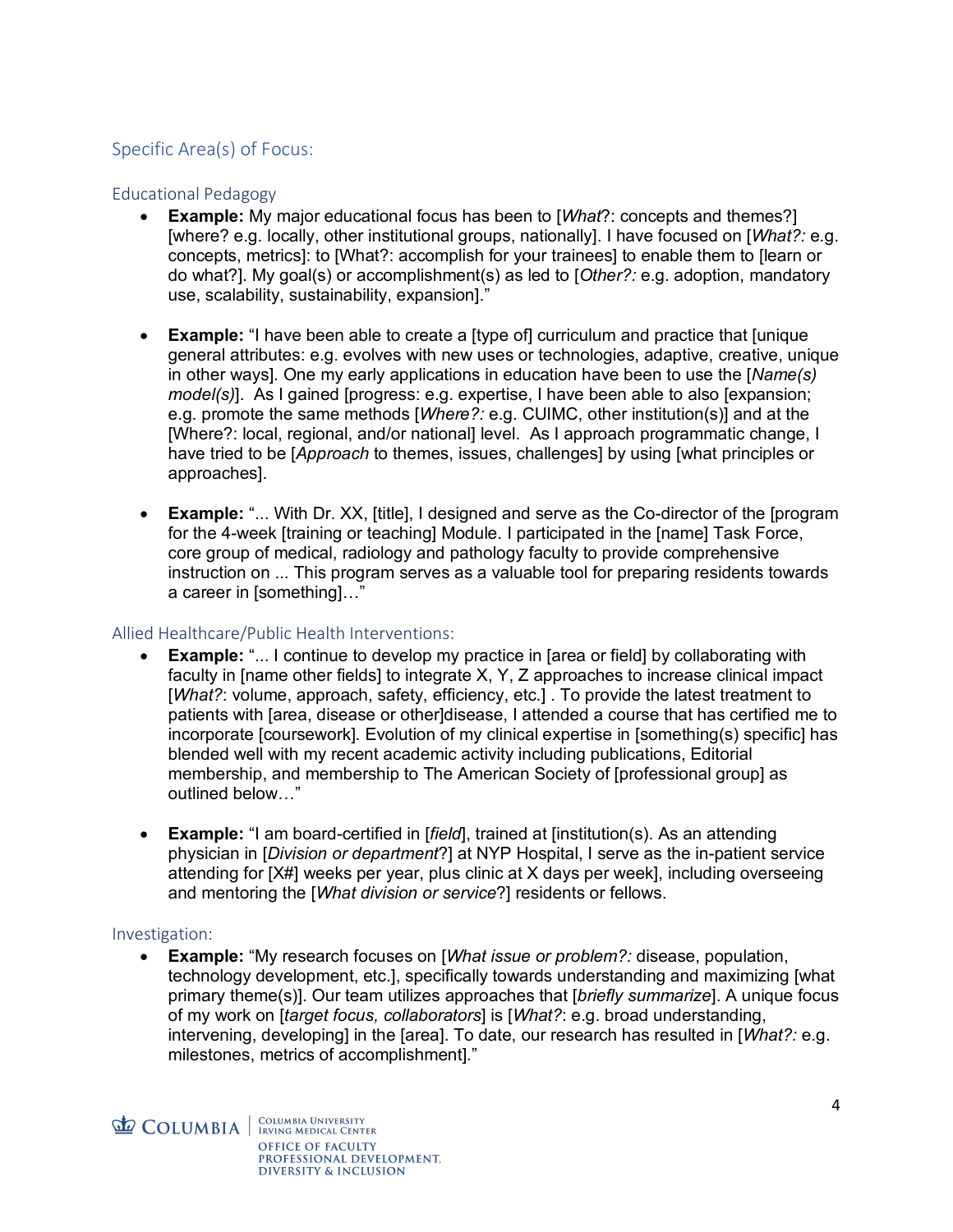## Synergy Between Multiple Areas of Focus

e.g. applied health and education

- **Example:** "Currently I am involved in integrating the [multiple disciplines or units or training] programs, developing a curriculum for [*Who?:* medical students, residents, fellow, NPs or other] based on our [what origin], in addition to expanding [opportunities or activities]."
- **Example:** "Educating [Who? students, residents and/or fellows] is a [statement of importance to you and to the field]. I instituted a [*What was your new, developed or expanded program?*] so that fellows from these areas [*name*] could meet, learn from each other and [other: e.g. share some of their strong educational foundation. We continue this theme [*expand*] with [*Regularity*: e.g. monthly] multidisciplinary conferences focusing on topics in [*What themes or disciplines?].*

# Short and Long-Term Priorities

#### Overall:

- Provide a brief sketch of your short and longer-term trajectories. Mention how you will continue to develop your current skills and build on your current achievements to enhance the breadth and/or depth of your expertise, and its short- and long-term impact, dissemination, including teaching and training of mentees.
- Some personal statements start with a terse overall statement of your area(s) to pursue and their importance to the mission. For example:
	- o **Example:** "I am committed to continuing to develop the quality and impact of my work in [*What area(s) of expertise?*], and continue my focus on [more specific: patient population, target of research or teaching].
	- o Example: My future plans are to continue my focus on [what condition, issue, within local, national, and international communities. In addition, to the work I have done in [*What strong example?*], I plan to work further with colleagues on…"
- Mention if you are planning for a gentle shift in method or target of academic productivity is fine, as long as it builds on current strengths and is described in a logical terse fashion. For example, one could mention new opportunities for outreach and/or impact, developing collaborations to expand capabilities or targets.

### Short term:

- **Example:** "Over the next few years, I plan to [*What?:* develop additional expertise through training and/or education; continue to expand; include another [Where or what?: site, target population, teaching paradigm and/or research]."
- **Example:** "During my [*What?:* major area(s) of focus] endeavors, I have realized that [a topic or theme] requires a [generic plan: structured clinical focus, etc.". As recently appointed [*appointment or title*], I plan to create [*What?:* e,g. targeted course, clinical or research resource. This [*Where or what?:* e.g. facility] The [course or facility] will serve as a core [*What?:* e.g. core, nidus] for [*For whom?:* e.g. students, clinical or lab trainees, other]."